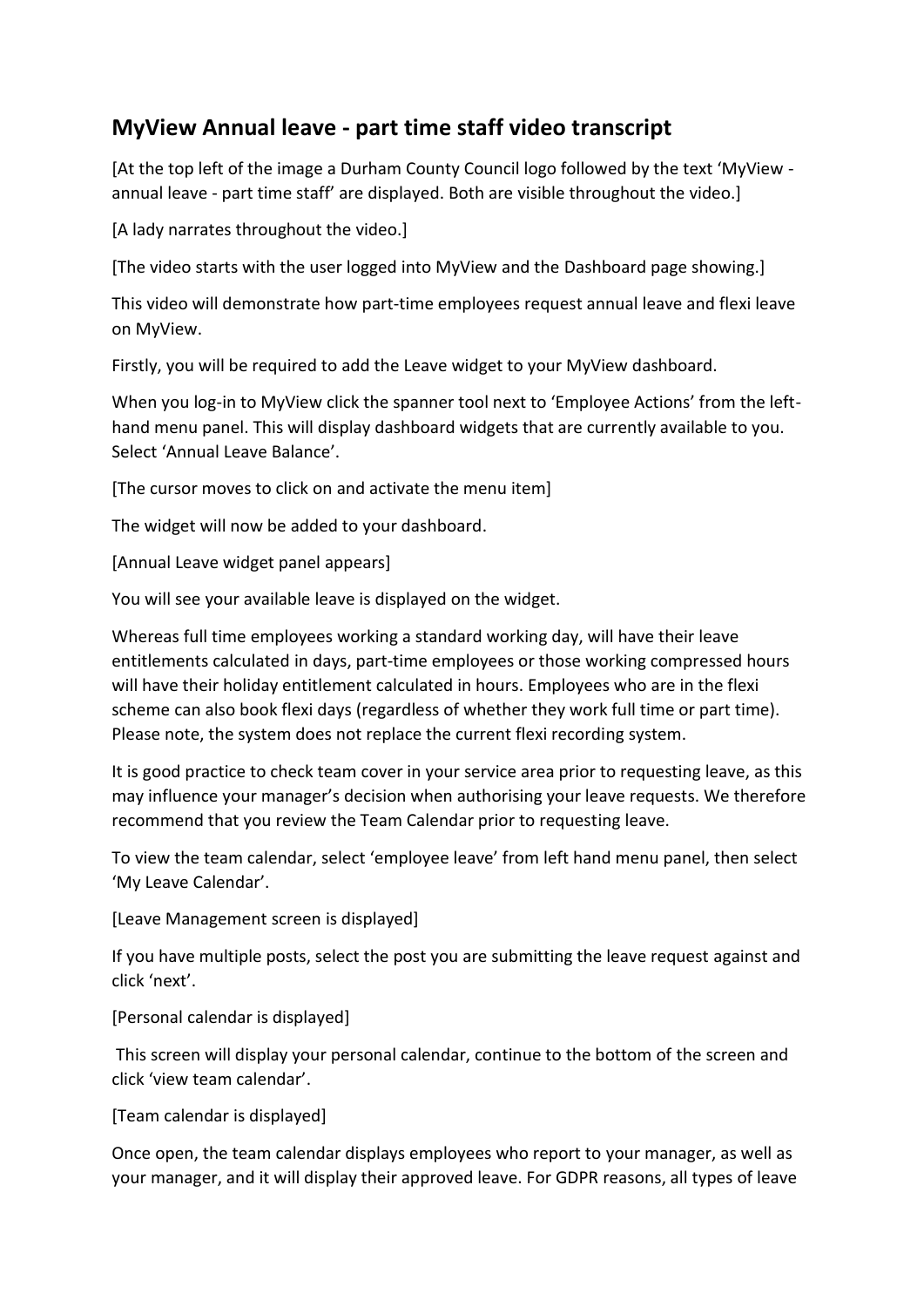for all other employees in your work team are recorded as generic absence. This is a handy tool to check other leave arrangements prior to submitting your leave request.

Now that you have checked the team calendar, you are ready to request leave. Please return to your main dashboard by clicking the Home icon [DCC logo in the top left-hand corner of the screen.]

[Dashboard page is displayed]

Within the annual leave balance widget, click 'request' and then select the leave type you are requesting, you have the option of annual leave, and if applicable to your post, flexi leave.

[Holiday request form is displayed]

Complete the request form accordingly ensuring all mandatory fields are populated. The comments box is optional, but additional information can be included if required. Please note any comments will be seen by your manager.

Select the from and to days that you are requesting leave against. [Example shows user adding the holiday start date and the date for the holiday to end, in this case one day.]

At this stage, as a part time employee you are required to use the 'confirm planned work time' icon [option button] This is to ensure that the correct number of hours are taken for the leave, according to your working hours on those days.

[Option button is selected and activated and the 'confirm planned work time' page displays.]

This button will open a new screen where you will be required to populate the hours you would normally work for the dates you are submitting the leave against. [Sound of typing as the form is completed.] This is important so that the system takes the correct number of hours from your entitlement. Once correctly updated, click Save.

As an extra safeguard, an alert will appear to confirm you are not requesting a full week's leave. Click Save to disregard this message, and you will be returned to the initial request form.

[Holiday request form is displayed]

You will notice that the system has now pre-populated the total hours being requested for this period of leave.

As a Part-time employee you are required to submit leave requests for Bank Holidays that fall on any of your normal working days. Additional hours have been added to your annual leave entitlement to account for all bank holidays. Therefore, to ensure a correct leave balance going forward you must ensure these are booked and authorised. The leave request should include the number of hours you would ordinarily work on that day.

For example, if you usually work on a Monday, you will be required to submit all bank holiday Monday's as annual leave. We recommend that you submit leave requests for bank